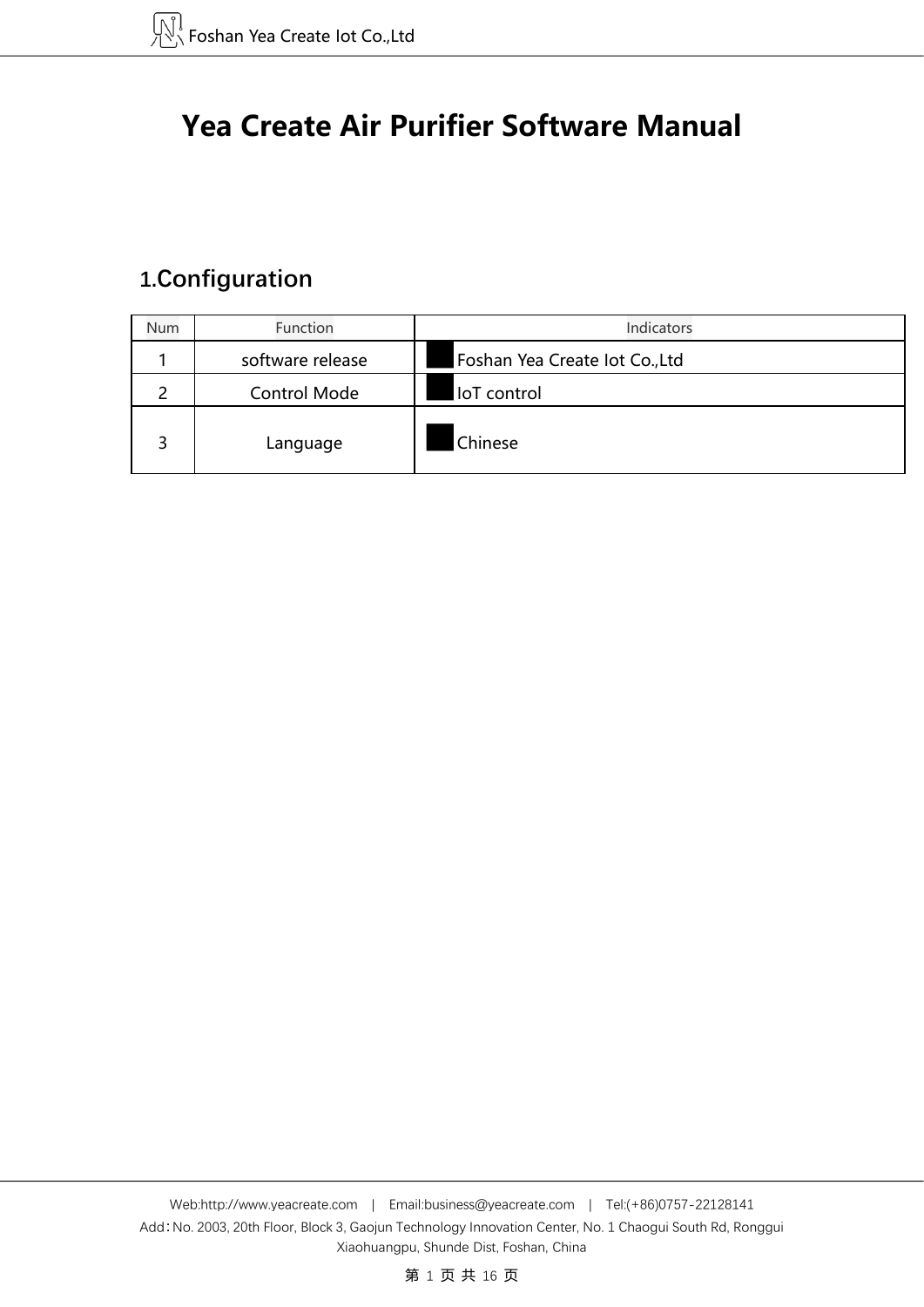# **2.Detailed functions and interactions of each interface**

## 2.1 Boot interface LOGO

| Num | Function description | Interacted | Hint |
|-----|----------------------|------------|------|
|     | Yea Create LOGO      |            |      |
|     | W,                   |            |      |

## 2.2 **Air Purifier UI interface**



| Num | Fun desc     | Interacted                   |                |                | Interface display |                |                   |
|-----|--------------|------------------------------|----------------|----------------|-------------------|----------------|-------------------|
|     |              | Yea Create logo display      |                |                | Home              |                | $11:57$ $\degree$ |
|     |              | about 2 seconds, click the   | $32^{\circ}$ C | 52%            | 14                |                |                   |
|     |              |                              | 温度             | 湿度             | 优                 |                | R                 |
| 1   | Apply button | button after the<br>" Boot " | Ą,             | $\hat{\Theta}$ | ◉                 | ×              |                   |
|     |              |                              |                | 自动             |                   | Ŷ.             | O                 |
|     |              | boot prompt sound, jump      |                |                |                   |                |                   |
|     |              |                              |                | $\circledR$    |                   | $\ddot{\circ}$ | e                 |
|     |              | to the main interface.       |                | ⊛              |                   |                |                   |

Web[:http://www.yeacreate.com](http://www.yeacreate.com) | Email[:business@yeacreate.com](mailto:business@yeacreate.com) | Tel:(+86)0757-22128141 Add:No. 2003, 20th Floor, Block 3, Gaojun Technology Innovation Center, No. 1 Chaogui South Rd, Ronggui Xiaohuangpu, Shunde Dist, Foshan, China

#### 第 2 页 共 16 页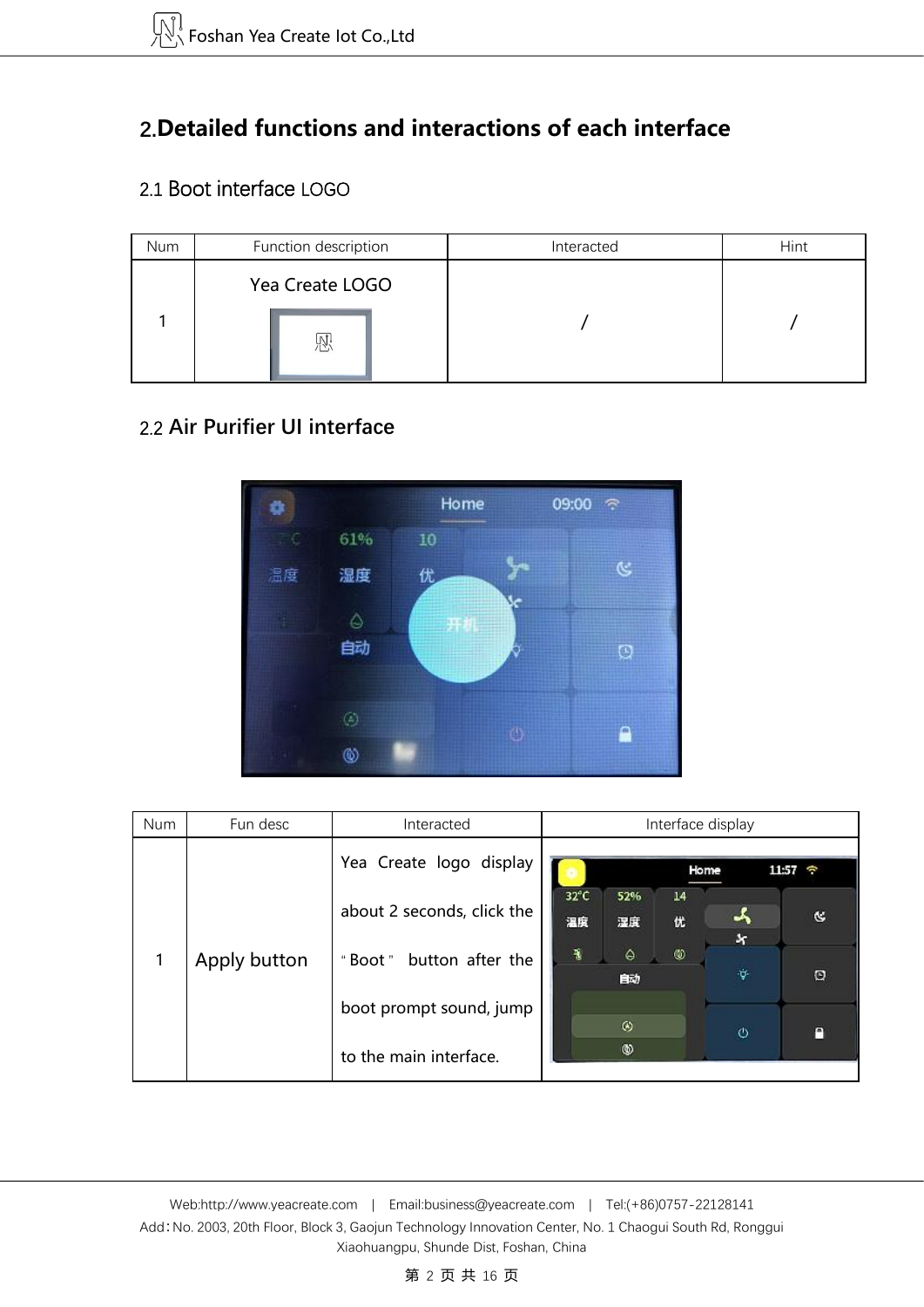# 2.3 **Settings interface**



## 2.4 **WeChat distribution network**

| 聋                 | 11:57<br>设置<br>¢ |
|-------------------|------------------|
| 滤网                | Wifi: tmp_test   |
| 版本-V:<br>V0.4.0.6 | 智能配网             |
| 绑定设备              | 升级               |
| 说明书               | 在线客服             |

| Num | Fun desc                          | Interacted                                              | Interface display                               |
|-----|-----------------------------------|---------------------------------------------------------|-------------------------------------------------|
|     | WeChat<br>distribution<br>network | After clicking, the QR<br>code interface will pop<br>up | 57 空<br>÷<br>智能配网<br>滤网<br>est<br>版本-V:<br>绑定设备 |

Web[:http://www.yeacreate.com](http://www.yeacreate.com) | Email[:business@yeacreate.com](mailto:business@yeacreate.com) | Tel:(+86)0757-22128141 Add:No. 2003, 20th Floor, Block 3, Gaojun Technology Innovation Center, No. 1 Chaogui South Rd, Ronggui Xiaohuangpu, Shunde Dist, Foshan, China

#### 第 3 页 共 16 页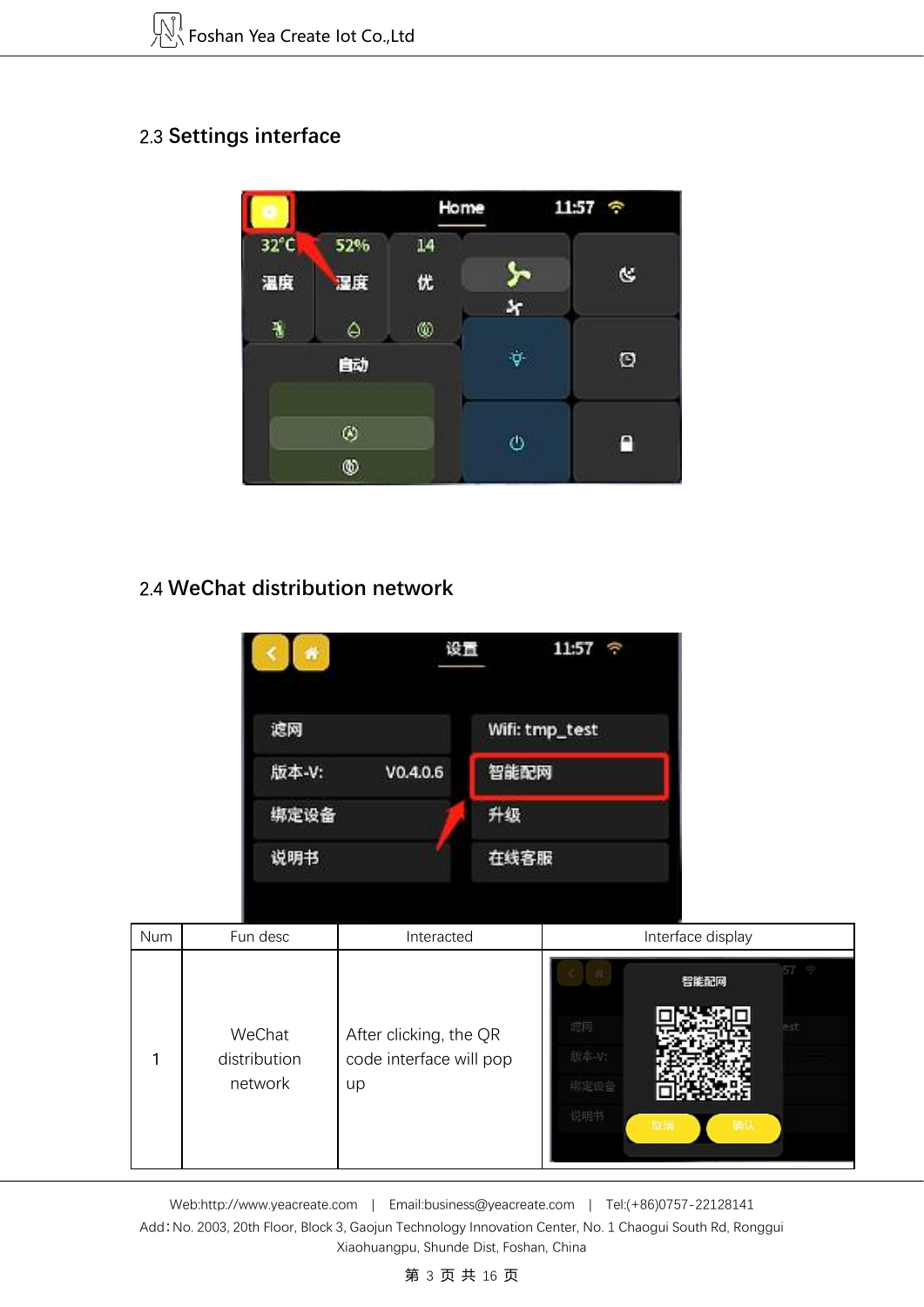| 2 | Mobile phone<br>WeChat scan code<br>for distribution<br>network operation | 1. After the mobile phone<br>WeChat scans the QR<br>code on the screen, the<br>mobile phone terminal<br>will pop up the input WIFI<br>password interface.<br>2. Enter the WIFI<br>password and click the<br>connection after 2 | 取消<br>裝置網絡設定<br>tmp_testing |
|---|---------------------------------------------------------------------------|--------------------------------------------------------------------------------------------------------------------------------------------------------------------------------------------------------------------------------|-----------------------------|
|   |                                                                           | seconds, and then click<br>the "Confirm" button on<br>the machine interface to<br>complete the network<br>configuration.                                                                                                       | Wi-Fi 密碼<br>津楼              |

第 4 页 共 16 页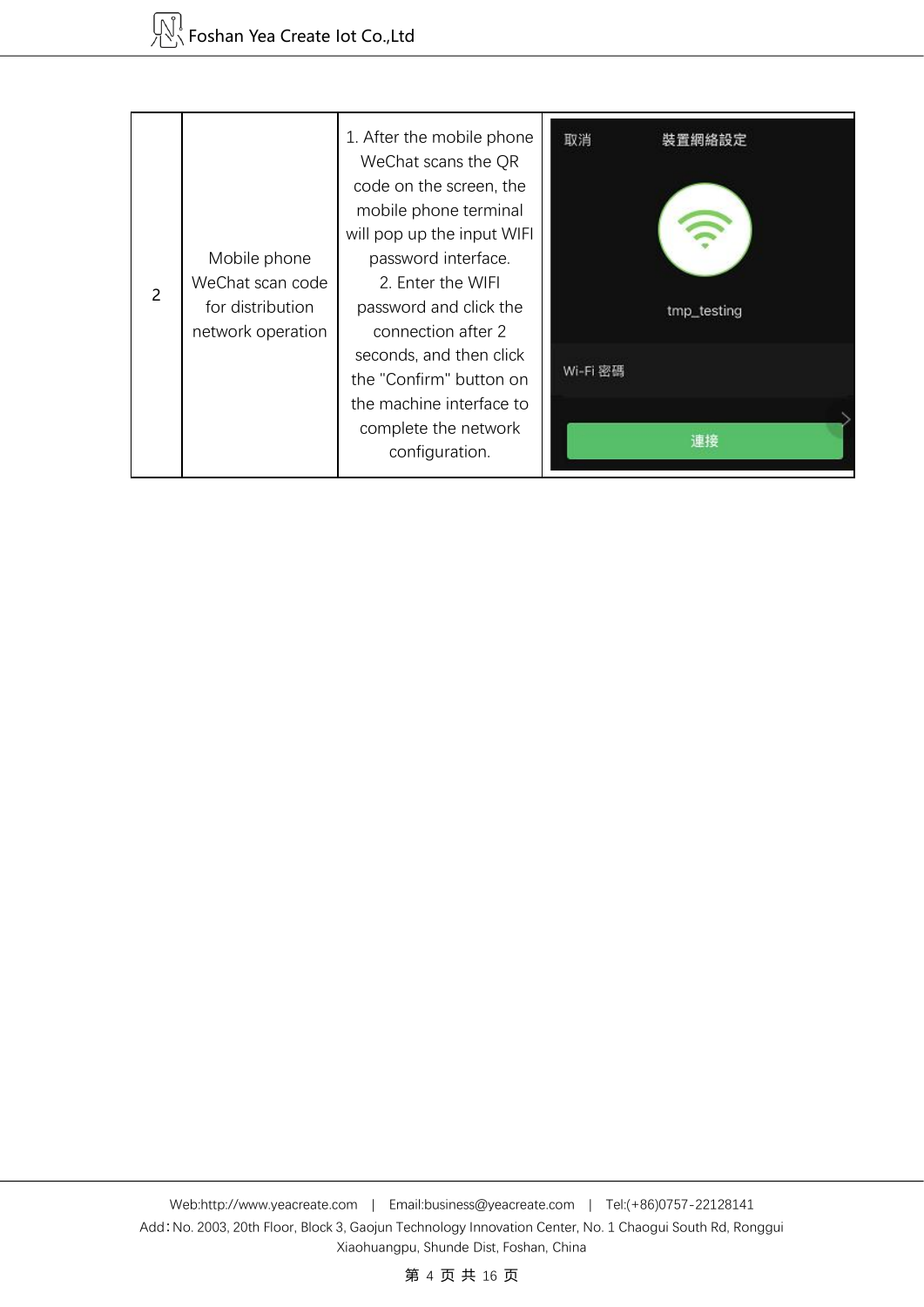# 2.5 **Binding device**



| Num            | Fun desc                                                                                                      | Interacted                                                                                                      | Interface display                                                                                    |
|----------------|---------------------------------------------------------------------------------------------------------------|-----------------------------------------------------------------------------------------------------------------|------------------------------------------------------------------------------------------------------|
| 1              | Binding device                                                                                                | After clicking, the QR<br>code interface will pop up                                                            | 11:57 $\hat{ }$<br>设置<br>绑定设备<br>滤网<br><b>MGFi-tmp_test</b><br>版本-V:<br>राष्ट्र<br>绑定设备<br>说明书<br>取消 |
| $\overline{2}$ | Mobile phone<br>WeChat scan code<br>to bind the device<br>to realize remote<br>control on the<br>mobile phone | After scanning the code,<br>the phone will<br>automatically jump to the<br>control interface every 3<br>seconds | 恩创物联<br>×<br><br>● 添加设备<br>$\alpha$<br>空气除湿净化<br>选项<br>空气净化<br>Œ٤                                    |

Web[:http://www.yeacreate.com](http://www.yeacreate.com) | Email[:business@yeacreate.com](mailto:business@yeacreate.com) | Tel:(+86)0757-22128141 Add:No. 2003, 20th Floor, Block 3, Gaojun Technology Innovation Center, No. 1 Chaogui South Rd, Ronggui Xiaohuangpu, Shunde Dist, Foshan, China

#### 第 5 页 共 16 页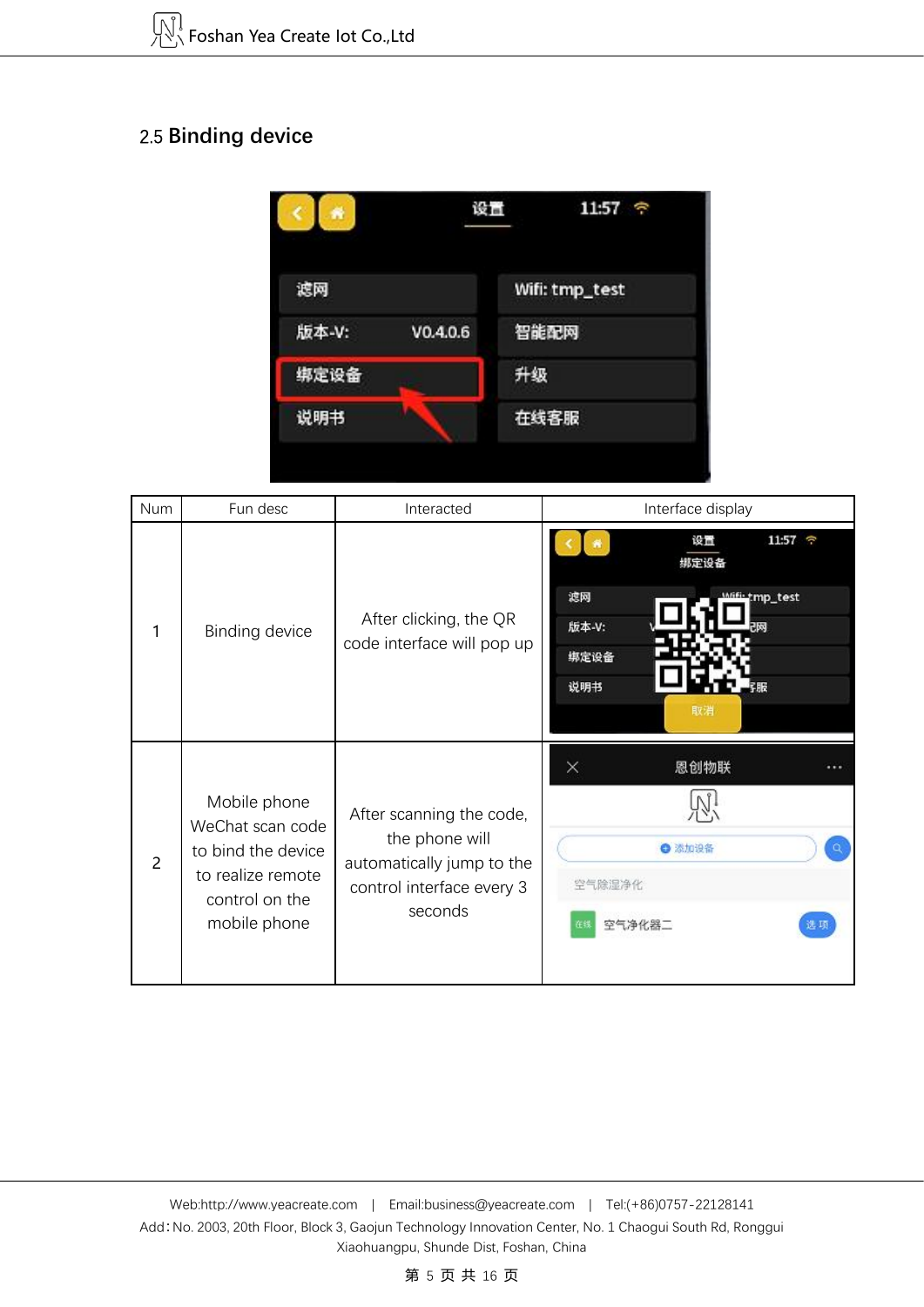| 3 | Mobile phone<br>remote control<br>machine                                           | Click the online "No. 2 Air<br>Purifier" option to enter<br>the main control interface<br>of the mobile terminal                                                                                                                                                                                                                                                                                                                                                                                                                                                                                                                            | ×<br>恩创物联<br>$\langle$<br>空气净化器二<br>模式<br>自动<br>湿度<br>C) 在自动下不可<br>30%<br>风速<br>青庭<br>尊设置<br>功能       |
|---|-------------------------------------------------------------------------------------|---------------------------------------------------------------------------------------------------------------------------------------------------------------------------------------------------------------------------------------------------------------------------------------------------------------------------------------------------------------------------------------------------------------------------------------------------------------------------------------------------------------------------------------------------------------------------------------------------------------------------------------------|-------------------------------------------------------------------------------------------------------|
| 4 | The mobile<br>terminal controls<br>the machine<br>mode, humidity,<br>and wind speed | 1.AUTOMATIC<br>MODE:<br>High, medium and low<br>three-speed adjustment,<br>non-adjustable humidity<br>2. PURIFICATION MODE:<br>High, medium and low<br>three-speed adjustment,<br>non-adjustable humidity<br>3.SLEEP<br>MODE:<br>only<br>wind<br>adjustable<br>low<br>speed, not<br>adjustable<br>humidity<br>4.DRY CLOTHES MODE:<br>high, medium and low<br>three speed adjustment,<br>non-adjustable humidity<br>5.Humidification<br>mode:<br>High, medium and low<br>three-speed adjustment,<br>adjustable humidity<br>6.DEHUMIDIFICATION<br>MODE: High,<br>medium<br>three-speed<br>low<br>and<br>adjustable<br>adjustment,<br>humidity | 恩创物联<br>×<br>空气净化器二<br>模式<br>血酒<br>除湿<br>湿度<br>80%<br>70%<br>风速<br>$J_{\rm p}$<br>۰<br>风速<br>设置<br>功能 |

#### 第 6 页 共 16 页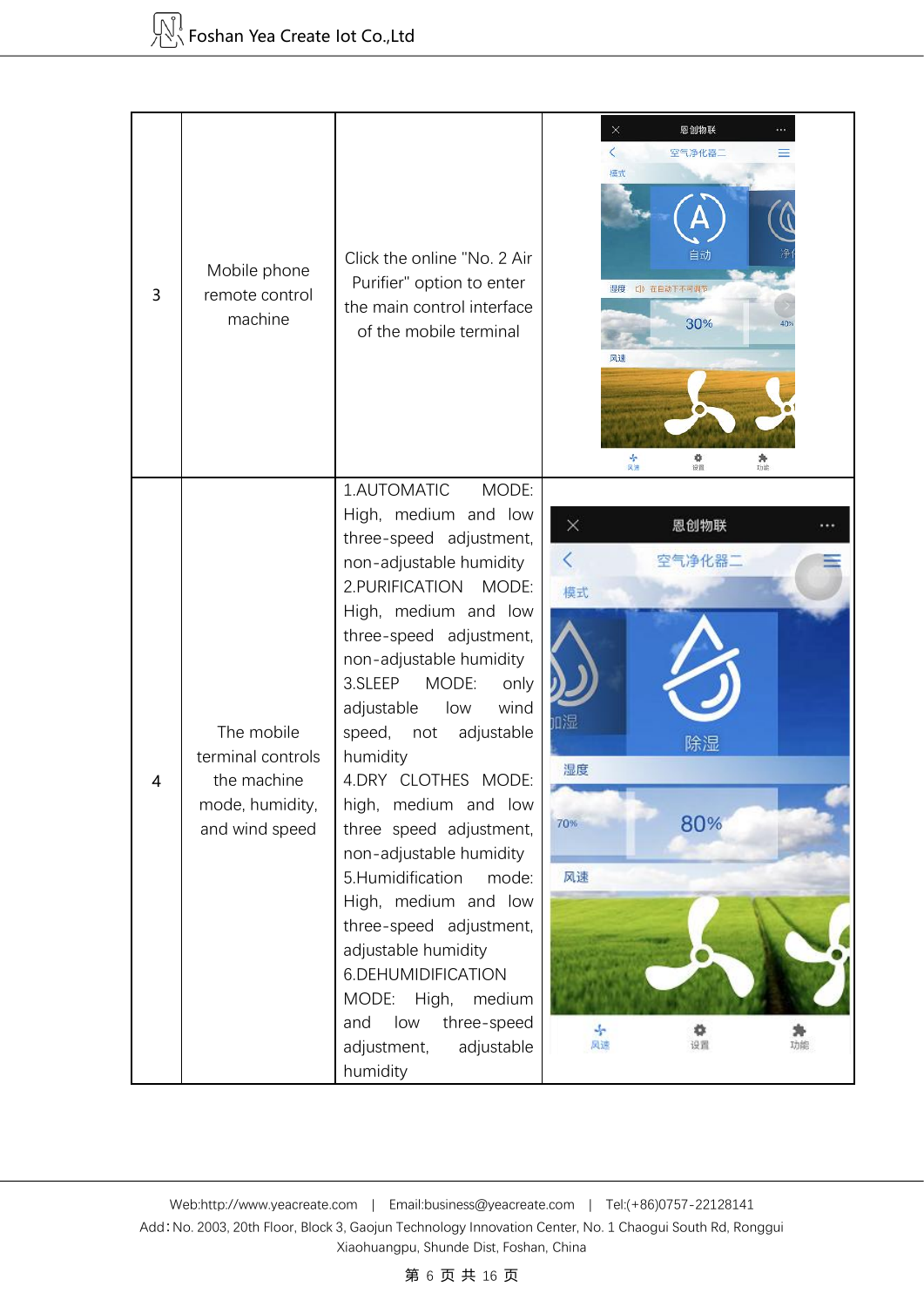| 5                                     | Mobile settings    | Click<br>"Settings"<br>the<br>button<br>1. Can control the switch<br>2. Set child lock<br>3. Set the light status | 设置<br>TO.<br>开关机<br>童锁状态<br>TO)<br>灯状态<br>$\sim$<br>۰<br>身功能<br>风速<br>设置 |  |
|---------------------------------------|--------------------|-------------------------------------------------------------------------------------------------------------------|--------------------------------------------------------------------------|--|
| View function on<br>6<br>mobile phone |                    | "Function"<br>Click<br>the<br>button<br>1. You can check the filter                                               | 功能<br>更换滤网 (仅演示)<br>固件1 (仅演示)<br><b>固件2 (仅演示)</b>                        |  |
|                                       |                    | status of the machine                                                                                             | ÷<br>۰<br>身<br>风速<br>设置                                                  |  |
|                                       |                    |                                                                                                                   | $\times$<br>恩创物联<br>$\cdots$                                             |  |
|                                       |                    |                                                                                                                   | $\overline{\left( \right. }%$<br>设备信息<br>R.                              |  |
|                                       |                    |                                                                                                                   | 硬件CPUID<br>588C                                                          |  |
|                                       |                    |                                                                                                                   | 当前CPU占用<br>240                                                           |  |
|                                       |                    |                                                                                                                   | 在线时间<br>0 days 00:06:11                                                  |  |
|                                       | View machine       |                                                                                                                   | 当前时间<br>2021-04-12 08:48:20                                              |  |
|                                       | equipment          | Click the upper right                                                                                             | 当前模式<br>除湿<br>童锁状态<br>关闭                                                 |  |
| 7                                     | information on the | button to view device                                                                                             | 工作状态<br>开机                                                               |  |
|                                       | mobile phone       | information                                                                                                       | 睡眠状态<br>关闭                                                               |  |
|                                       |                    |                                                                                                                   | 定时状态<br>关闭                                                               |  |
|                                       |                    |                                                                                                                   | 定时设定时间<br>无                                                              |  |
|                                       |                    |                                                                                                                   | 当前风速<br>一档                                                               |  |
|                                       |                    |                                                                                                                   | 水箱状态<br>水箱存在                                                             |  |
|                                       |                    |                                                                                                                   | 否<br>水满状态                                                                |  |
|                                       |                    |                                                                                                                   | 水箱缺水<br>$\overline{45}$                                                  |  |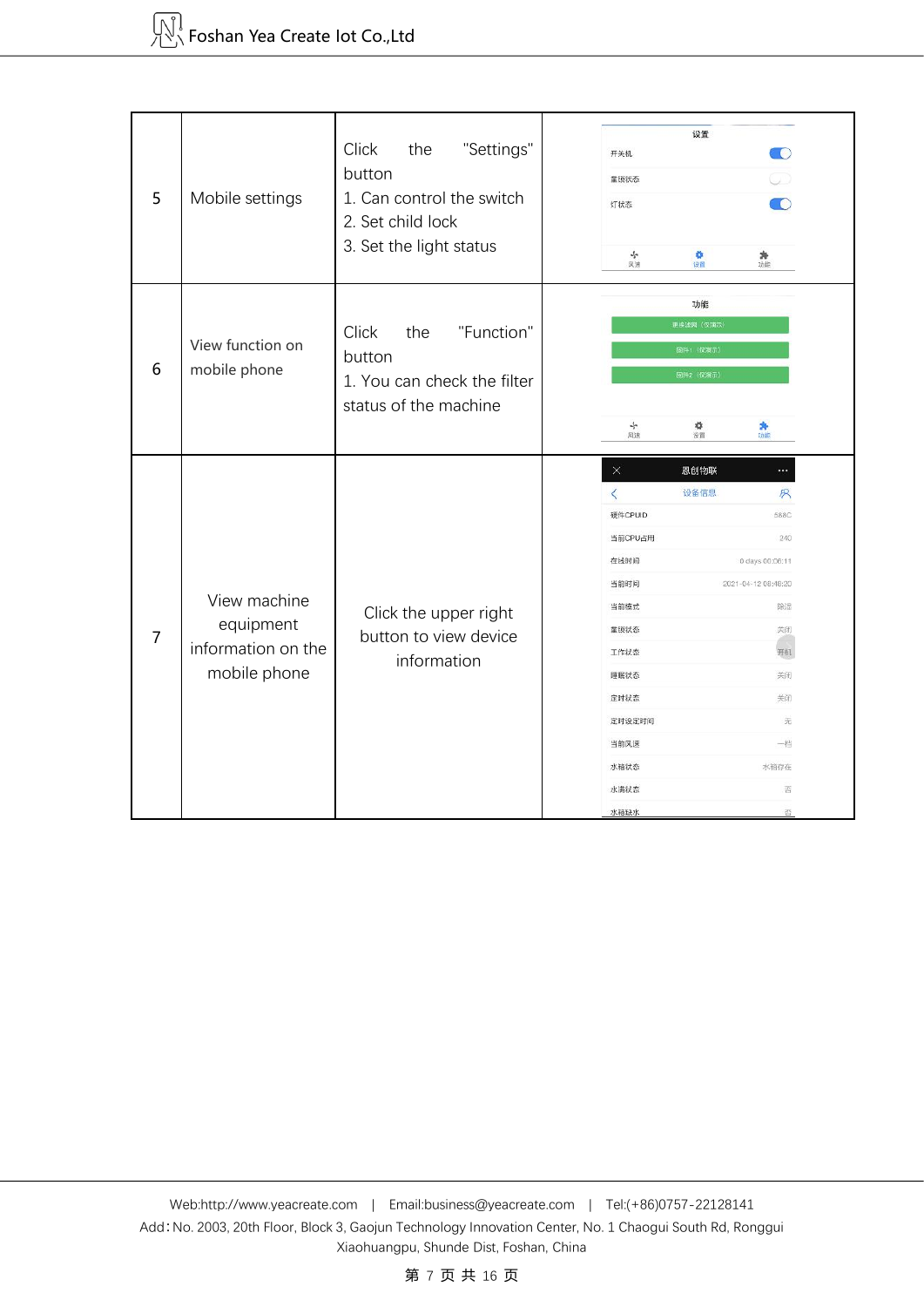|   |               |                            | $\times$ | 恩创物联 |      |
|---|---------------|----------------------------|----------|------|------|
|   |               |                            |          | 用户管理 | 修改密码 |
|   |               |                            |          |      | 解绑   |
|   |               |                            |          |      | 解绑   |
|   |               |                            |          |      | 解绑   |
|   | View user     | Click the upper right      |          |      |      |
| 8 | management on | button to view the current |          |      |      |
|   | mobile phone  | user management            |          |      |      |
|   |               |                            |          |      |      |
|   |               |                            |          |      |      |
|   |               |                            |          |      |      |
|   |               |                            |          |      |      |
|   |               |                            |          |      |      |

第 8 页 共 16 页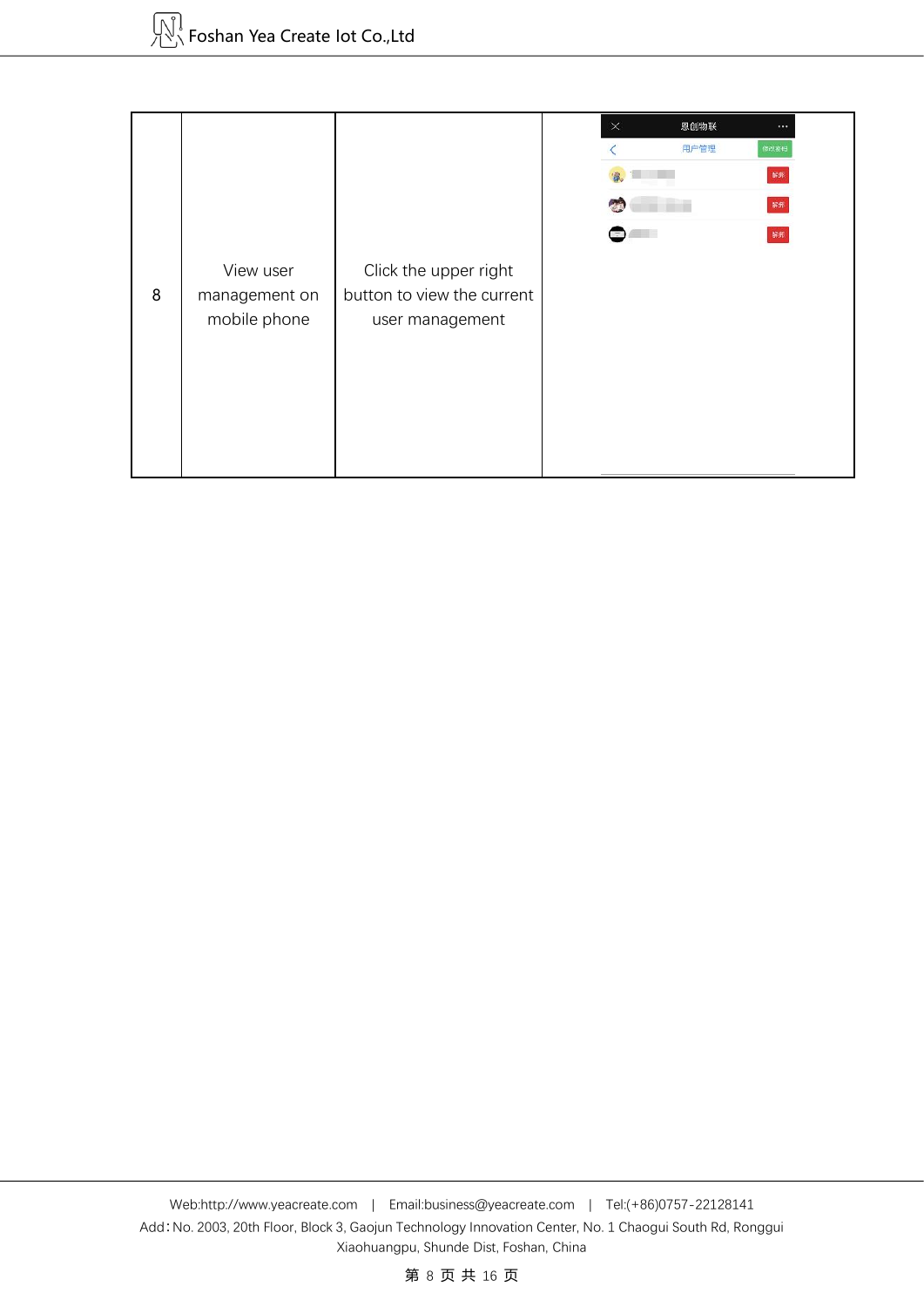### 2.6 **Filter status**



| Num | Fun desc      | Interacted                                                                            | Interface display                                     |                                              |
|-----|---------------|---------------------------------------------------------------------------------------|-------------------------------------------------------|----------------------------------------------|
|     | Filter status | Click to see the machine<br>filter status, whether the<br>need to replace the filter. | 设置<br>滤网<br>版本-V:<br>V0.4.0.6<br>滤网正常!<br>绑定设备<br>说明书 | 09:12 令<br>在线购买<br>Wifi: tmp_testing<br>在线客服 |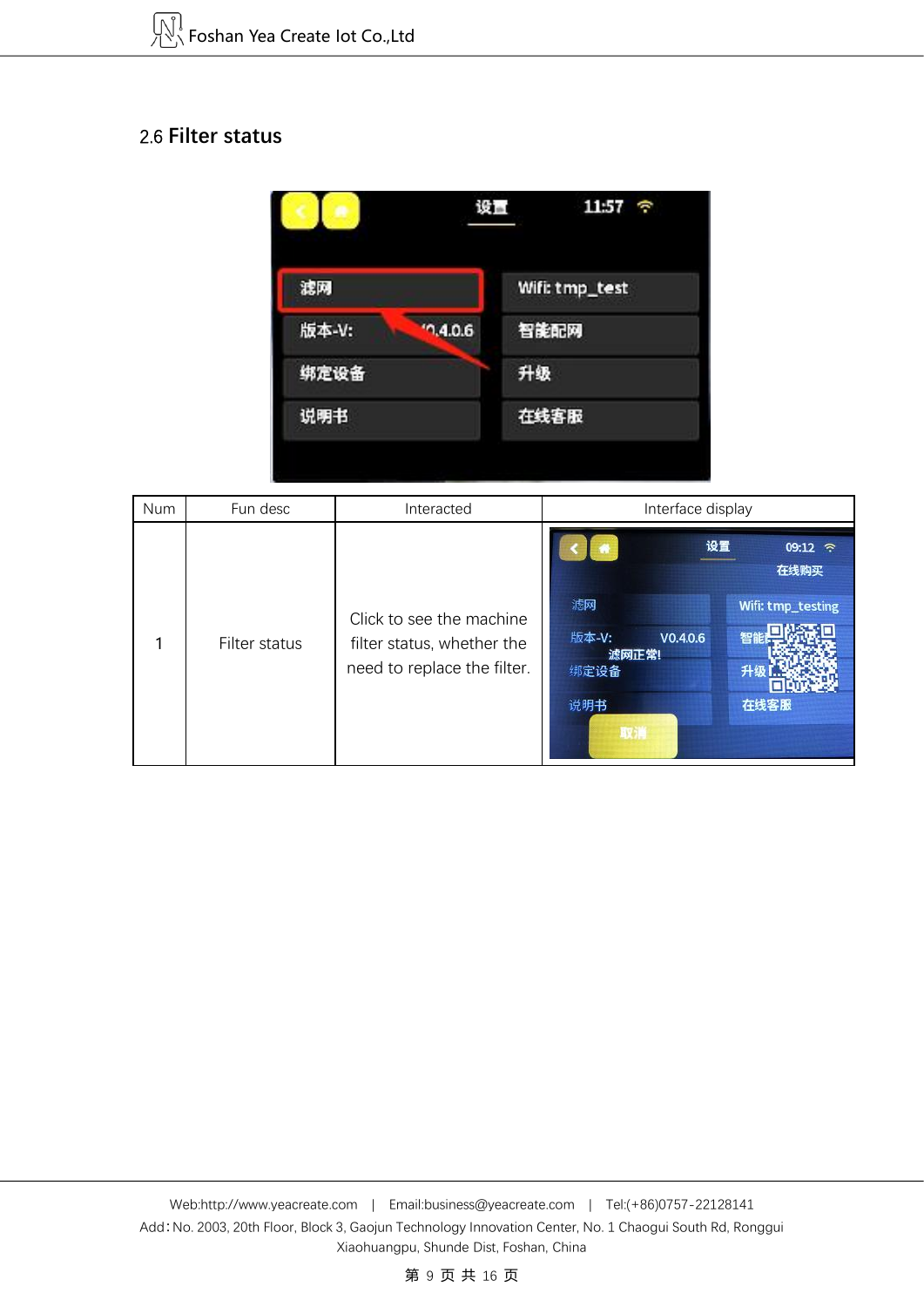## 2.7 **View the manual online**



| Num | Fun desc      | Interacted                                                                               | Interface display                          |
|-----|---------------|------------------------------------------------------------------------------------------|--------------------------------------------|
| 1   | Online manual | After scanning the QR<br>code on the mobile<br>phone, you can view the<br>manual online. | $\mathsf{X}$<br>空气净化器<br>空气净化器<br>空气净化器使用说 |

第 10 页 共 16 页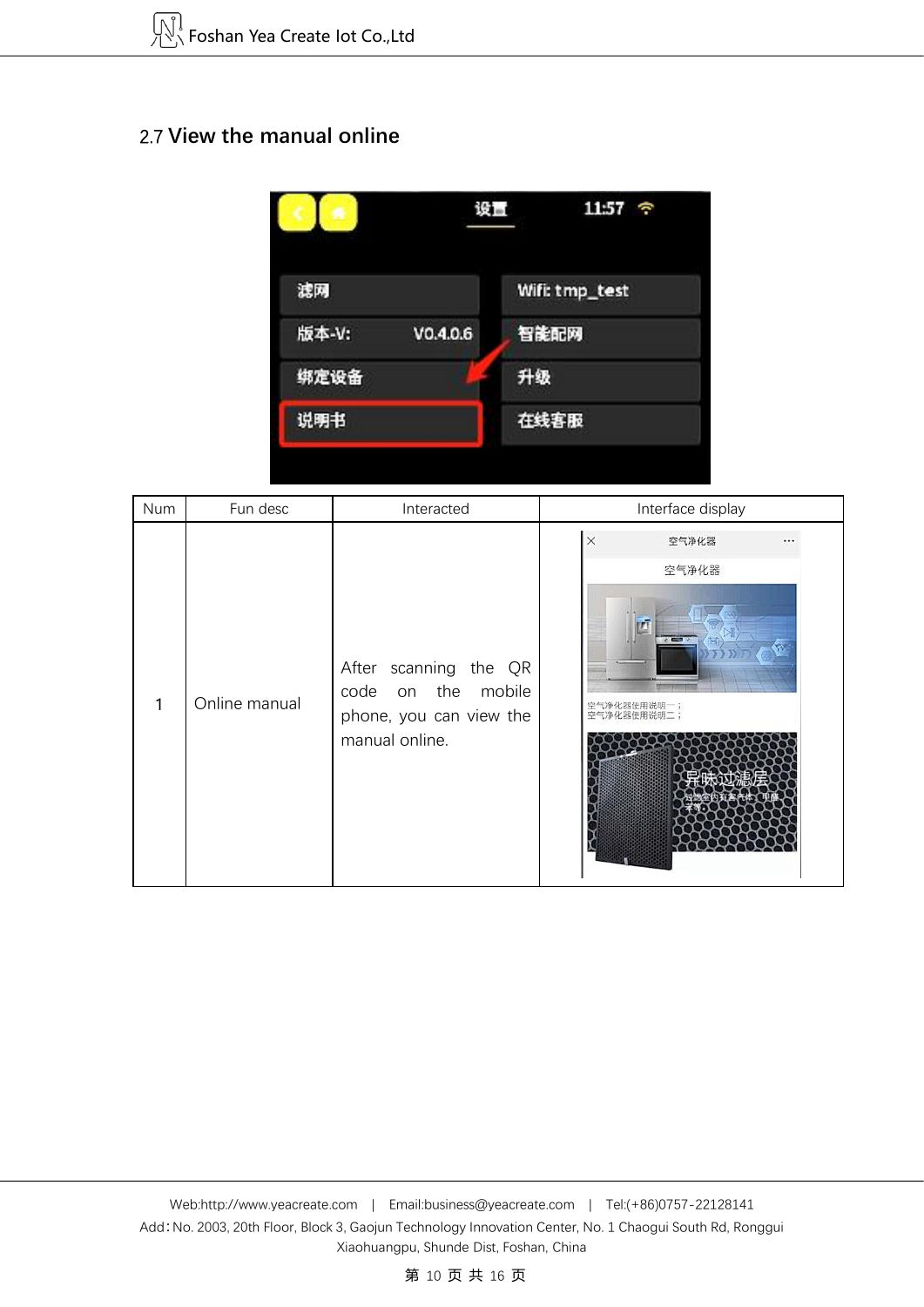# 2.8 **System upgrade**

| œ                 | 设置<br>11:57<br>é, |  |
|-------------------|-------------------|--|
| 滤网                | Wifi: tmp_test    |  |
| 版本-V:<br>V0.4.0.6 | 智能配网              |  |
| 绑定设备              | 升级                |  |
| 说明书               | 在线客服              |  |
|                   |                   |  |

| Num | Fun desc       | Interacted                                                                     | Interface display |
|-----|----------------|--------------------------------------------------------------------------------|-------------------|
|     | System upgrade | check whether<br>click<br>the<br>and<br>machine needs to upgrade the<br>system |                   |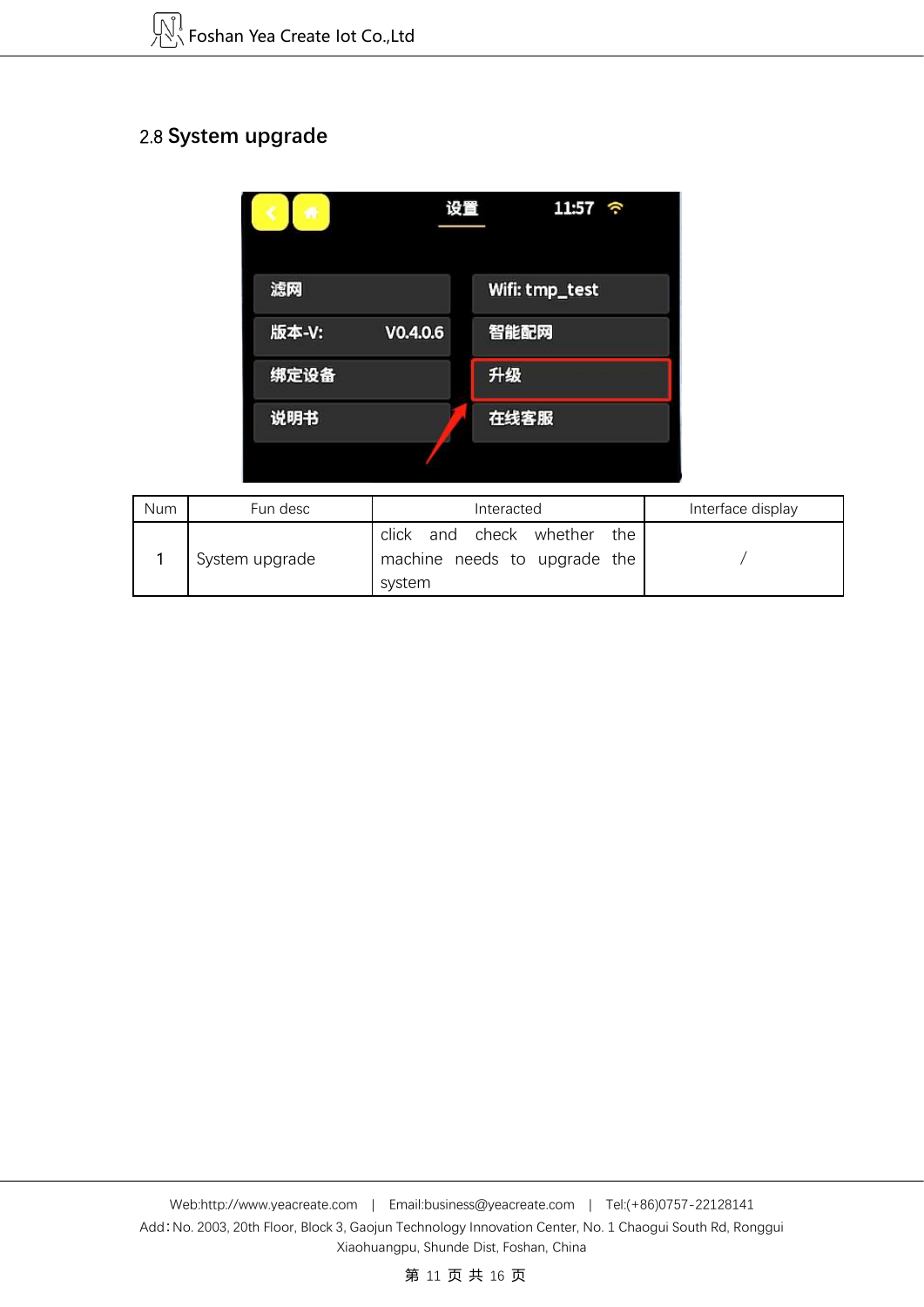## 2.9 **Online customer service**



| <b>Num</b> | Fun desc                                                             | Interacted                                     |                                 | Interface display               |      |
|------------|----------------------------------------------------------------------|------------------------------------------------|---------------------------------|---------------------------------|------|
|            |                                                                      |                                                | X                               | 佛山市恩创物联科技有限公司                   |      |
|            |                                                                      |                                                |                                 | 客服                              |      |
|            |                                                                      | After scanning the QR<br>on the mobile<br>code | $\blacktriangle$                | Simon<br>已读<br>hi               |      |
|            | online service<br>phone, you can consult<br>the after-sales customer | 審                                              | Simon<br>已读<br>我遇到了一个balabala问题 |                                 |      |
|            |                                                                      | service online.                                |                                 | 已读<br>Simon<br>我遇到了一个balabala问题 |      |
|            |                                                                      |                                                | $\sim$                          | 自动滚动<br>发送                      | 发送图片 |

第 12 页 共 16 页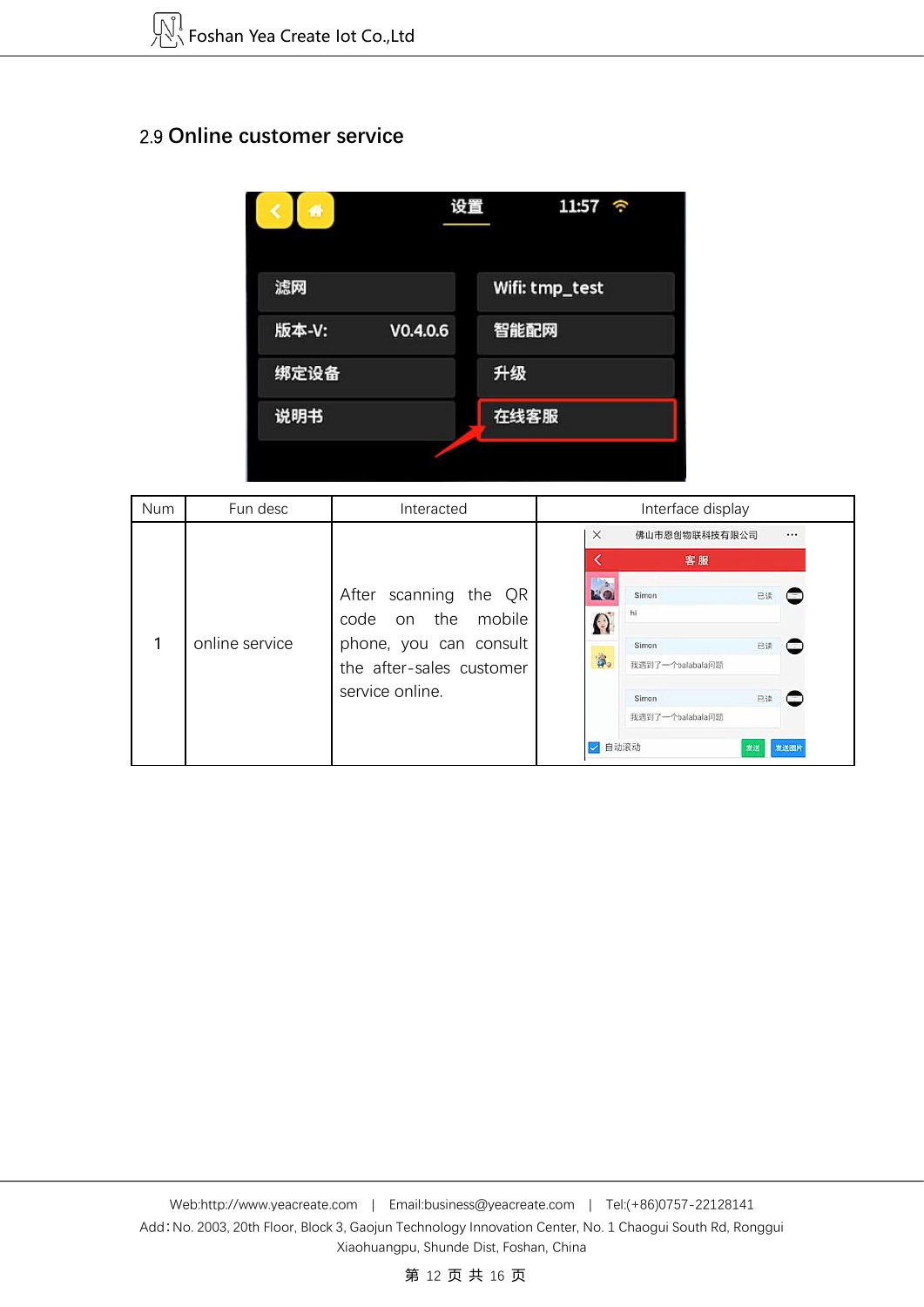# **3. System backstage opertion**

# 3.1 **System backstage interface**

| ▼ 空气除湿净化管理 | 首页            | 空气除湿净化 × |          |            |                   |                |                                             |                                                                      |
|------------|---------------|----------|----------|------------|-------------------|----------------|---------------------------------------------|----------------------------------------------------------------------|
| 空气除湿净化     | 空气除湿净化        |          |          |            |                   |                |                                             |                                                                      |
|            | $+$ 新 増       | 导出设备数据   | 导入Excel表 |            |                   |                |                                             | $\circ$<br>$\left( \frac{1}{2} \right)$ $\left( \frac{1}{2} \right)$ |
|            |               |          |          |            |                   | 10条/页<br>共3条   | $\vert 1 \vert$<br>$\,$<br>$\sim$<br>$\leq$ | 页<br>前往<br>$-1$                                                      |
|            |               | 是否在线 ÷   | 名称 章     | $CHIPID =$ | $MAC =$           | $IP =$         | 版本号 章                                       | 操作                                                                   |
|            | $\rightarrow$ | 离线       | 空气争化器三号  | 5870       | C4:DD:57:6A:58:70 | 192.168.12.127 | 0.4.0.6                                     | 功能 v                                                                 |
|            | $\rightarrow$ | 在线       | 空气净化器二号  | 588C       | C4:DD:57:6A:58:8C | 192.168.12.154 | 0.4.0.6                                     | 功能 v                                                                 |
|            | $\rightarrow$ | 在线       | 测试0      | 57D4       | C4:DD:57:6A:57:D4 | 192.168.10.115 | 0.3.0.2                                     | 功能 v                                                                 |
|            |               |          |          |            |                   | 共3条<br>10条/页   | $\mathbf{1}$<br>$\vee$                      | 前往<br>页<br>1                                                         |
|            |               |          |          |            |                   |                |                                             |                                                                      |

# 3.2 **Machine upgrade, filter replacement**

|      | 是否在线 ≑ | 名称 章    | $CHIPID =$              | $MAC \cong$ | $IP \Rightarrow$ | 版本号 章   | 更换滤网   |
|------|--------|---------|-------------------------|-------------|------------------|---------|--------|
|      | 离线     | 空气净化器三号 | <b>HARACTER</b><br>5870 |             | m<br>٠           | 0.4.0.6 | 删<br>除 |
|      | 在线     | 空气净化器二号 | 588C                    |             |                  | 0.4.0.7 | 功能 v   |
| $\,$ | 在线     | 测试0     | 57D4                    |             |                  | 0.3.0.2 | 功能 v   |

| Num | Fun desc       | Interacted                                                                                                                                            | Interface display                                                                                                                              |
|-----|----------------|-------------------------------------------------------------------------------------------------------------------------------------------------------|------------------------------------------------------------------------------------------------------------------------------------------------|
|     | Online upgrade | Click the "Function"<br>button and select<br>"Upgrade". Enter the<br>relevant firmware<br>parameters to upgrade<br>the air purifier system<br>online. | <b>STARSPR</b><br>版本更新<br>皇門旅游净化<br>日報名 交代制法に引<br>加限度 0.427<br>"升级新本职<br><b>TASK</b><br>图4号<br>* ortimes<br><b>TRAIN</b><br>BART<br>1383<br>常道 |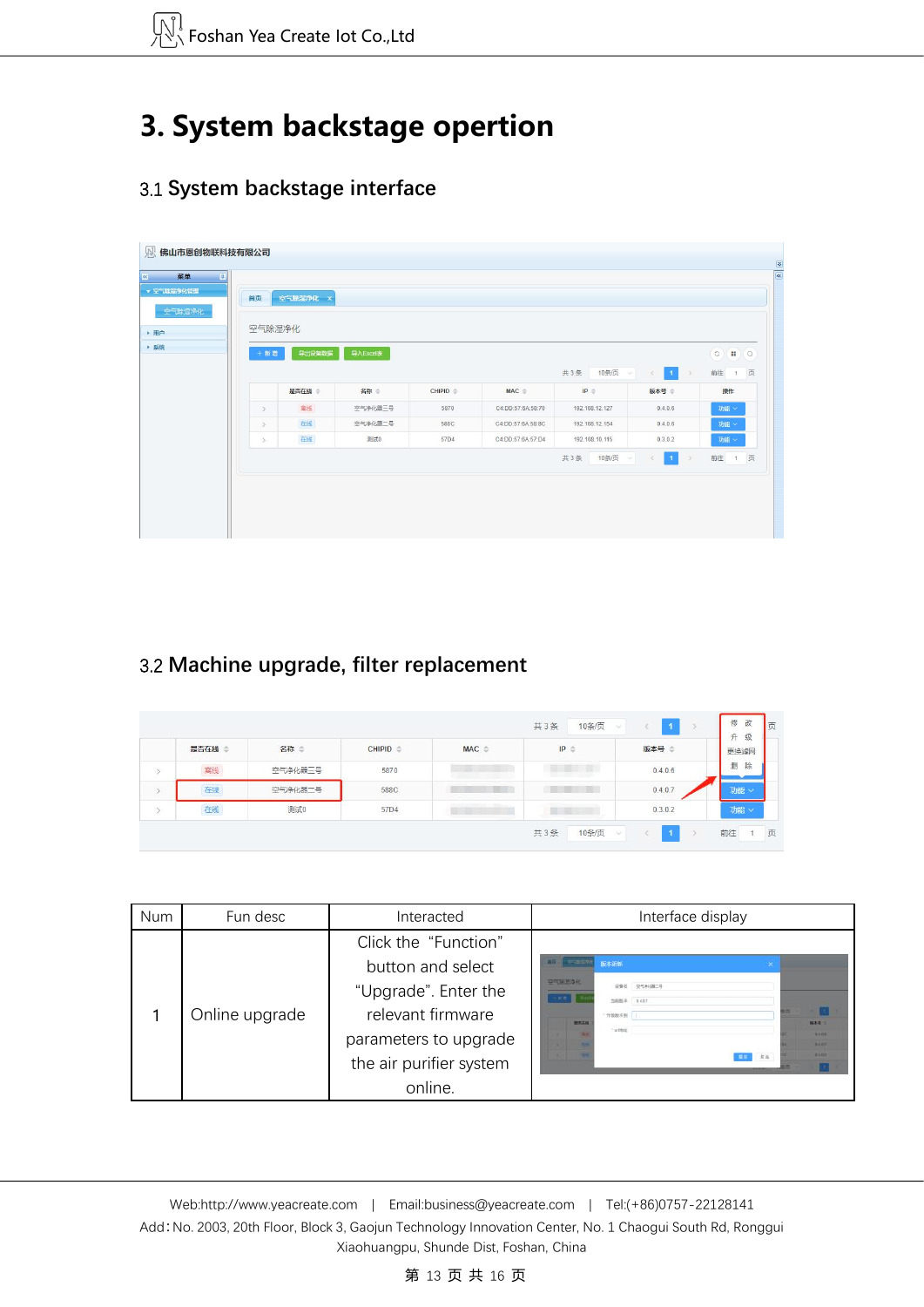| $\mathcal{P}$ | Replace the filter    | Click the "Function"<br>button, select "Replace<br>filter", enter the relevant<br>firmware parameters to<br>check whether the<br>machine filter needs to<br>be replaced. | 进报油网<br>$x = 1$<br><b>STANDARD</b><br>1915<br>$\mathcal{L}$<br><b>Mindia</b><br><b>BORNE</b><br>3433<br><b>BAS</b><br>9,9,9,9 |  |
|---------------|-----------------------|--------------------------------------------------------------------------------------------------------------------------------------------------------------------------|-------------------------------------------------------------------------------------------------------------------------------|--|
| 3             | Modify<br>information | Click the "Modify" button<br>modify the<br>device<br>to<br>name.                                                                                                         | 编辑<br>×<br>* 名称<br>空气净化器三号<br>取消                                                                                              |  |
| 4             | Delete device         | Click the "Delete" button<br>to delete the device<br>information in the<br>backstage of the system.                                                                      | EXCURS<br>提示<br>$\times$<br>此操作将删除该数据,是否继续?<br>取消<br>确定                                                                       |  |

# 3.3 **Add equipment**

|     | + 新增          | 空气除湿净化<br>导出设备数据                                                                                                               | 导入Excel表                                                         |                      |
|-----|---------------|--------------------------------------------------------------------------------------------------------------------------------|------------------------------------------------------------------|----------------------|
| Num | Fun desc      | Interacted                                                                                                                     | Interface display                                                |                      |
| 1   | Add equipment | Click the "Add" button to<br>enter the relevant<br>parameter information,<br>and add device<br>management in the<br>backstage. | 新增<br>"名称<br>通訊入名称<br>* CHIPID<br>造输入 CHIPID<br>流输入 MAC<br>* MAC | $\times$<br>取滿<br>昼存 |

Web[:http://www.yeacreate.com](http://www.yeacreate.com) | Email[:business@yeacreate.com](mailto:business@yeacreate.com) | Tel:(+86)0757-22128141 Add:No. 2003, 20th Floor, Block 3, Gaojun Technology Innovation Center, No. 1 Chaogui South Rd, Ronggui Xiaohuangpu, Shunde Dist, Foshan, China

第 14 页 共 16 页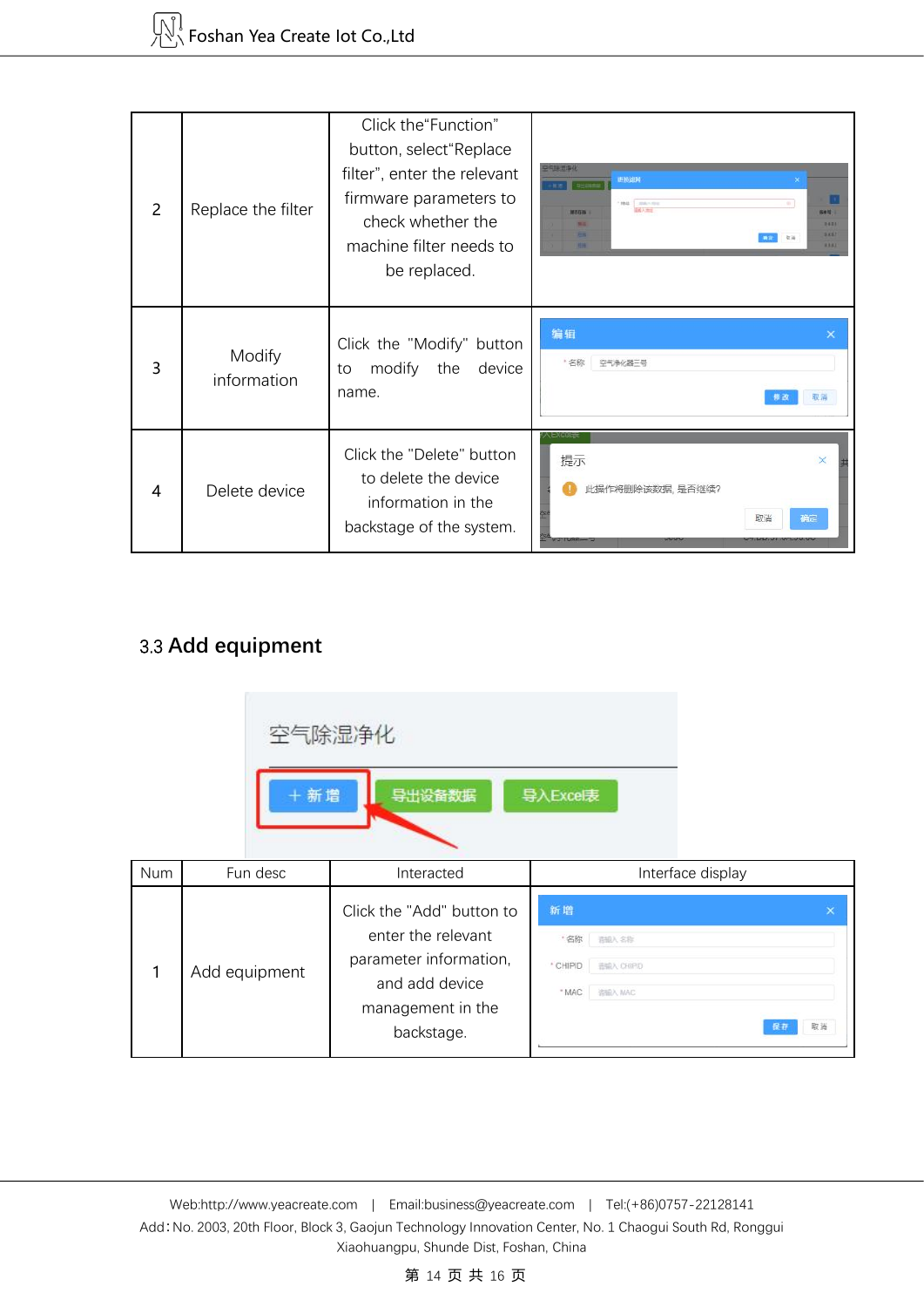# 3.4 **Export device data**



| <b>Num</b> | Fun desc    | Interacted                                                                                                                             |   | Interface display                                                         |                                       |
|------------|-------------|----------------------------------------------------------------------------------------------------------------------------------------|---|---------------------------------------------------------------------------|---------------------------------------|
|            |             | Click the "Export Device"                                                                                                              |   |                                                                           |                                       |
|            | Export data | Data" button to export<br>the Excel file in the system<br>backstage to view the<br>MAC address and CHIPID<br>parameters of the device. | q | <b>MAC</b><br>C4:DD:57:6A:57:D4<br>C4:DD:57:6A:58:8C<br>C4:DD:57:6A:58:70 | <b>CHIPID</b><br>57D4<br>588C<br>5870 |

## 3.5 **Import Excel sheet**



| Num | Fun desc    | Interacted                                                                                                          | Interface display |
|-----|-------------|---------------------------------------------------------------------------------------------------------------------|-------------------|
|     | Import data | Click the "Import Excel" button to<br>import the parameter information<br>of the device in the system<br>backstage. |                   |